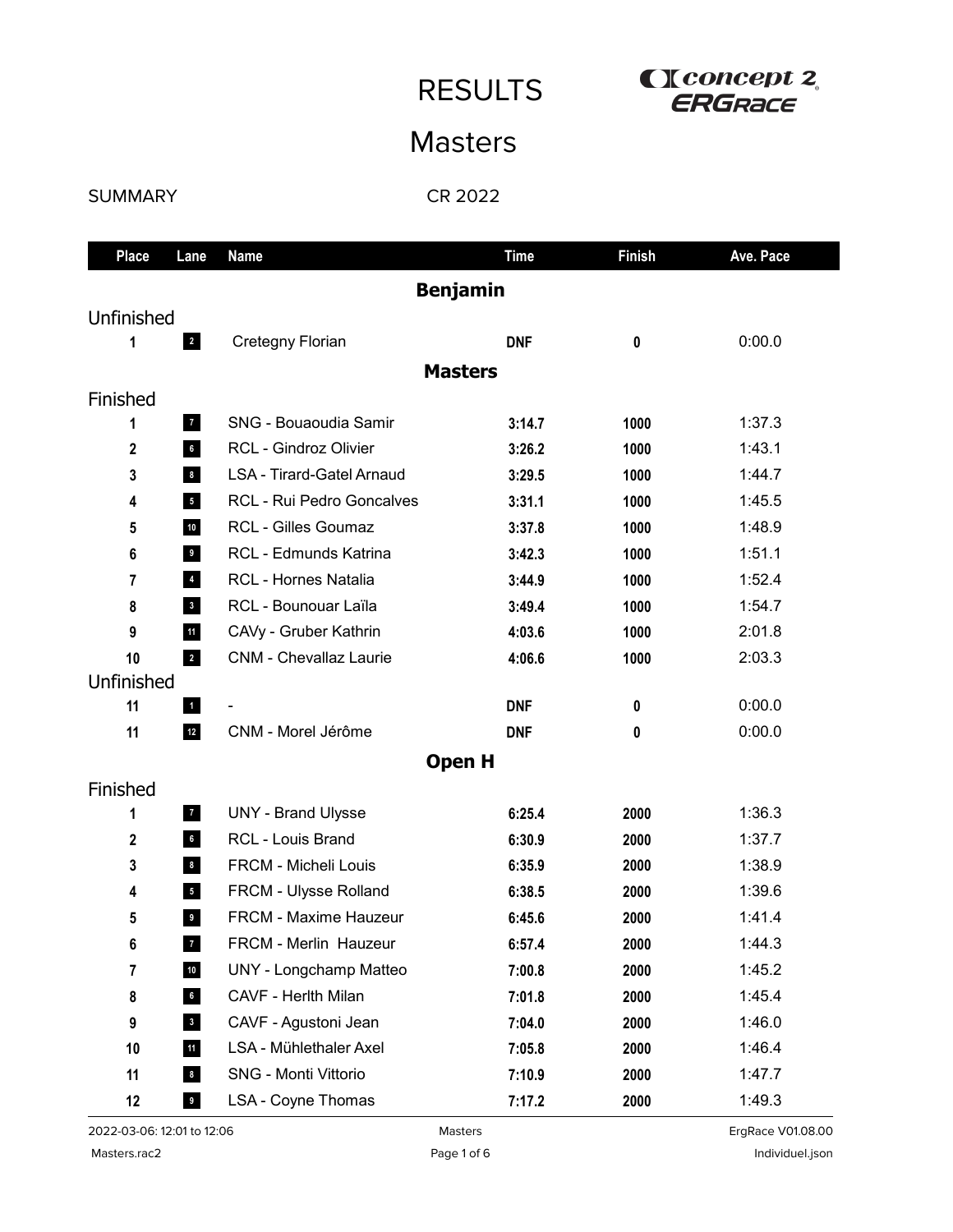| 13          | 10                      | CAVF - Herlth Sava              | 7:23.1          | 2000 | 1:50.7 |
|-------------|-------------------------|---------------------------------|-----------------|------|--------|
| Unfinished  |                         |                                 |                 |      |        |
| 14          | $\blacksquare$          |                                 | <b>DNF</b>      | 0    | 0:00.0 |
| 14          | $\overline{2}$          |                                 | <b>DNF</b>      | 0    | 0:00.0 |
| 14          | $\overline{4}$          | <b>CAVF - Frehner Samuel</b>    | <b>DNF</b>      | 0    | 0:00.0 |
| 14          | $12$                    | $\qquad \qquad \blacksquare$    | <b>DNF</b>      | 0    | 0:00.0 |
| 14          | $\mathbf{1}$            | $\qquad \qquad \blacksquare$    | <b>DNF</b>      | 0    | 0:00.0 |
| 14          | $\overline{2}$          | -                               | <b>DNF</b>      | 0    | 0:00.0 |
| 14          | $\overline{\mathbf{3}}$ |                                 | <b>DNF</b>      | 0    | 0:00.0 |
| 14          | $\overline{4}$          | FRCM - Nathan Fontanet          | <b>DNF</b>      | 0    | 0:00.0 |
| 14          | $5\phantom{.0}$         | FRCM - Steve Paquier            | <b>DNF</b>      | 0    | 0:00.0 |
| 14          | 11                      |                                 | <b>DNF</b>      | 0    | 0:00.0 |
| 14          | $12$                    |                                 | <b>DNF</b>      | 0    | 0:00.0 |
|             |                         |                                 | <b>Senior F</b> |      |        |
| Finished    |                         |                                 |                 |      |        |
| 1           | $\blacksquare$          | CNM - Schönfeld Charlotte       | 7:54.4          | 2000 | 1:58.6 |
| $\mathbf 2$ | $\overline{2}$          | <b>UNY</b> - Taillard Géraldine | 7:57.9          | 2000 | 1:59.4 |
|             |                         | <b>U15F</b>                     |                 |      |        |
| Finished    |                         |                                 |                 |      |        |
| 1           | $6\overline{6}$         | LSA - Hihi Inès                 | 3:47.7          | 1000 | 1:53.8 |
| 2           | $\overline{7}$          | LSA - Ben Moussa Yasmina        | 3:56.5          | 1000 | 1:58.2 |
| 3           | 9 <sub>g</sub>          | CAVy - Raffin Alexandrine       | 4:00.0          | 1000 | 2:00.0 |
| 4           | $\overline{4}$          | <b>LSA - Berner Arielle</b>     | 4:03.5          | 1000 | 2:01.7 |
| 5           | $5\overline{)}$         | CAVz - Haymoz Joalina           | 4:03.9          | 1000 | 2:01.9 |
| 6           | $\boldsymbol{8}$        | CAVz - Schmid Sienna            | 4:07.2          | 1000 | 2:03.6 |
| 7           | $\bf 8$                 | SNG - Camp Eliora               | 4:11.4          | 1000 | 2:05.7 |
| 8           | $\overline{\mathbf{2}}$ | LSA - Pavillon Inès             | 4:14.5          | 1000 | 2:07.2 |
| 9           | $12$                    | LSA - Chacra Tracy              | 4:14.7          | 1000 | 2:07.3 |
| 10          | 3 <sub>o</sub>          | RCL - Charlotte Wolf            | 4:16.1          | 1000 | 2:08.0 |
| 11          | $\overline{1}$          | <b>UNY - Pantet Anaïs</b>       | 4:16.7          | 1000 | 2:08.3 |
| 12          | $11$                    | LSA - Cretegny Yasmina          | 4:19.6          | 1000 | 2:09.8 |
| 13          | 10                      | LSA - Kopse Noa                 | 4:19.8          | 1000 | 2:09.9 |
| 14          | $\overline{7}$          | CAVy - Huys Jill                | 4:20.2          | 1000 | 2:10.1 |
| 15          | $\blacksquare$          | SNG - Ella Seguel Daniela       | 4:25.4          | 1000 | 2:12.7 |
| 16          | $6\phantom{.0}$         | SNG - Dallaturca Marion         | 4:28.0          | 1000 | 2:14.0 |
| 17          | $\overline{9}$          | RCL - Lilia Adra                | 4:32.9          | 1000 | 2:16.4 |
| 18          | $\overline{4}$          | RCL - Fanny Knobel              | 4:33.5          | 1000 | 2:16.7 |
| 19          | $\overline{\mathbf{3}}$ | CAVy - Jha Vaibhavi             | 4:34.7          | 1000 | 2:17.3 |
| 20          | $12$                    | CAVy - D'Antino Zelda           | 4:37.0          | 1000 | 2:18.5 |
| 21          | $\overline{\mathbf{5}}$ | CAVy - Mani Norah               | 4:39.5          | 1000 | 2:19.7 |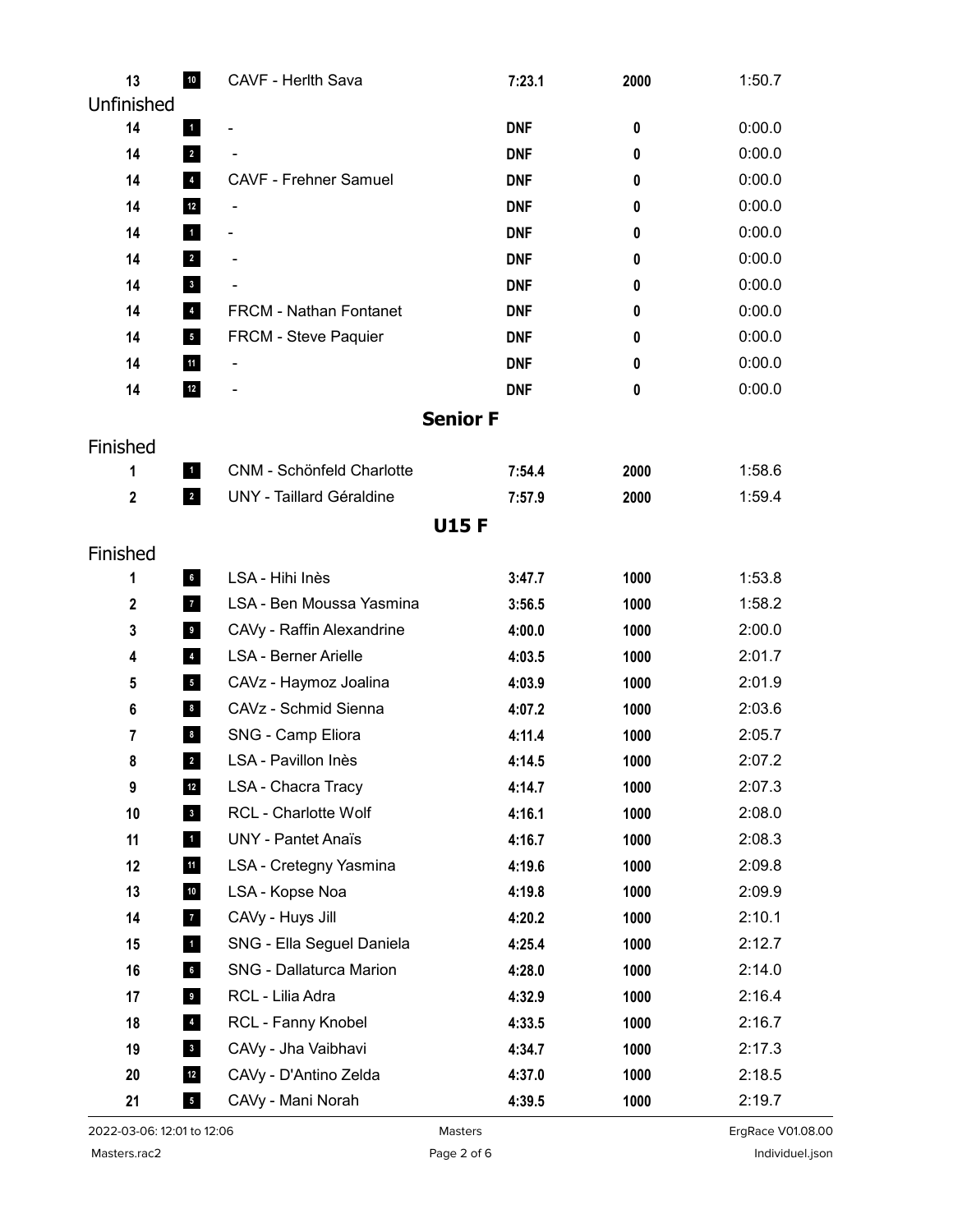| Masters.rac2                                         | Page 3 of 6                   |                  |              | Individuel.json   |
|------------------------------------------------------|-------------------------------|------------------|--------------|-------------------|
| 2022-03-06: 12:01 to 12:06                           | Masters                       |                  |              | ErgRace V01.08.00 |
| $6\overline{6}$<br>1                                 | LSA - Pacaud Anaëlle          | 5:45.2           | 1500         | 1:55.0            |
| Finished                                             |                               |                  |              |                   |
|                                                      | <b>U17F</b>                   |                  |              |                   |
| $12$<br>26                                           |                               | <b>DNF</b>       | 0            | 0:00.0            |
| 26<br>$\overline{\mathbf{2}}$                        |                               | <b>DNF</b>       | 0            | 0:00.0            |
| $\mathbf{1}$<br>26                                   |                               | <b>DNF</b>       | 0            | 0:00.0            |
| $12$<br>26                                           | $\qquad \qquad \blacksquare$  | <b>DNF</b>       | 0            | 0:00.0            |
| 26<br>$\blacksquare$                                 | -                             | <b>DNF</b>       | 0            | 0:00.0            |
| Unfinished                                           |                               |                  |              |                   |
| 25<br>$\mathbf{1}$                                   | CAVz - Fernandes elio         | 5:03.3           | 1000         | 2:31.6            |
| $\overline{\mathbf{3}}$<br>24                        | RCL - Emilian Räderer         | 4:35.9           | 1000         | 2:17.9            |
| 23<br>$5\phantom{.0}$                                | CAVy - Green Nico Sébastien   | 4:35.6           | 1000         | 2:17.8            |
| 22<br>$\overline{2}$                                 | CAVy - Lerman Liam            | 4:34.6           | 1000         | 2:17.3            |
| $6\phantom{a}$<br>21                                 | CAVy - Bacchini Paolo         | 4:33.4           | 1000         | 2:16.7            |
| $11$<br>20                                           | CAVz - Guerber Timon          | 4:26.9           | 1000         | 2:13.4            |
| $\overline{\mathbf{4}}$<br>19                        | CAVy - Tijs Maks              | 4:25.3           | 1000         | 2:12.6            |
| $10$<br>18                                           | LSA - Darbord Amaury          | 4:13.3           | 1000         | 2:06.6            |
| $\overline{\mathbf{3}}$<br>17                        | CAVy - Morini Riccardo        | 4:09.6           | 1000         | 2:04.8            |
| $\overline{\mathbf{4}}$<br>16                        | LSA - Parisi Vadim            | 4:05.9           | 1000         | 2:02.9            |
| 15<br>$\overline{9}$                                 | CAVz - Rault Clément          | 4:03.6           | 1000         | 2:01.8            |
| $\boldsymbol{8}$<br>14                               | CAVy - Chapuis Martin         | 4:01.3           | 1000         | 2:00.6            |
| 13<br>$6\phantom{a}$                                 | CAVz - Khoury Aleksandar      | 3:58.1           | 1000         | 1:59.0            |
| 12<br>$\overline{\mathbf{r}}$                        | <b>CAVF - Schenker Damien</b> | 3:53.9           | 1000         | 1:56.9            |
| $\mathbf{7}$<br>11                                   | RCL - Miguel Rodriguez        | 3:53.0           | 1000         | 1:56.5            |
| 10<br>$11$                                           | RCL - Adam Pakielo            | 3:52.3           | 1000         | 1:56.1            |
| $\mathbf{3}$<br>9                                    | LSA - Arricau Léni            | 3:49.0           | 1000         | 1:54.5            |
| 8<br>$\overline{\phantom{a}}$                        | CAVy - Gaugler Olivier        | 3:48.6           | 1000         | 1:54.3            |
| $\overline{4}$<br>7                                  | <b>LSA - Leal Alexy</b>       | 3:48.1           | 1000         | 1:54.0            |
| ${\bf 10}$<br>6                                      | LSA - Ferrari-Trecate Elia    | 3:47.1           | 1000         | 1:53.5            |
| 9 <sub>o</sub><br>5                                  | RCL - Aleksi Grognuz          | 3:43.5           | 1000         | 1:51.7            |
| 3<br>$6\phantom{a}$<br>$\overline{\phantom{a}}$<br>4 | RCL - Timéo Tayeh             | 3:35.9<br>3:37.7 | 1000         | 1:48.8            |
| $\mathbf 2$<br>$\overline{7}$                        | CAVz - Koudraiev Alexander    | 3:34.1           | 1000<br>1000 | 1:47.9            |
| $\boldsymbol{8}$<br>1                                | RCL - Jounayd Duran           | 3:31.9           | 1000         | 1:45.9<br>1:47.0  |
| Finished                                             | LSA - Jarowski Shams          |                  |              |                   |
|                                                      | <b>U15H</b>                   |                  |              |                   |
| 11<br>24                                             | CAVy - Wertz Charline         | <b>DNF</b>       | $\mathbf 0$  | 0:00.0            |
| Unfinished                                           |                               |                  |              |                   |
| 23<br>$\overline{\mathbf{2}}$                        | CAVy - Cerullo Emma           | 4:45.4           | 1000         | 2:22.7            |
| $10\,$<br>22                                         | CAVy - Ley Tania              | 4:41.0           | 1000         | 2:20.5            |
|                                                      |                               |                  |              |                   |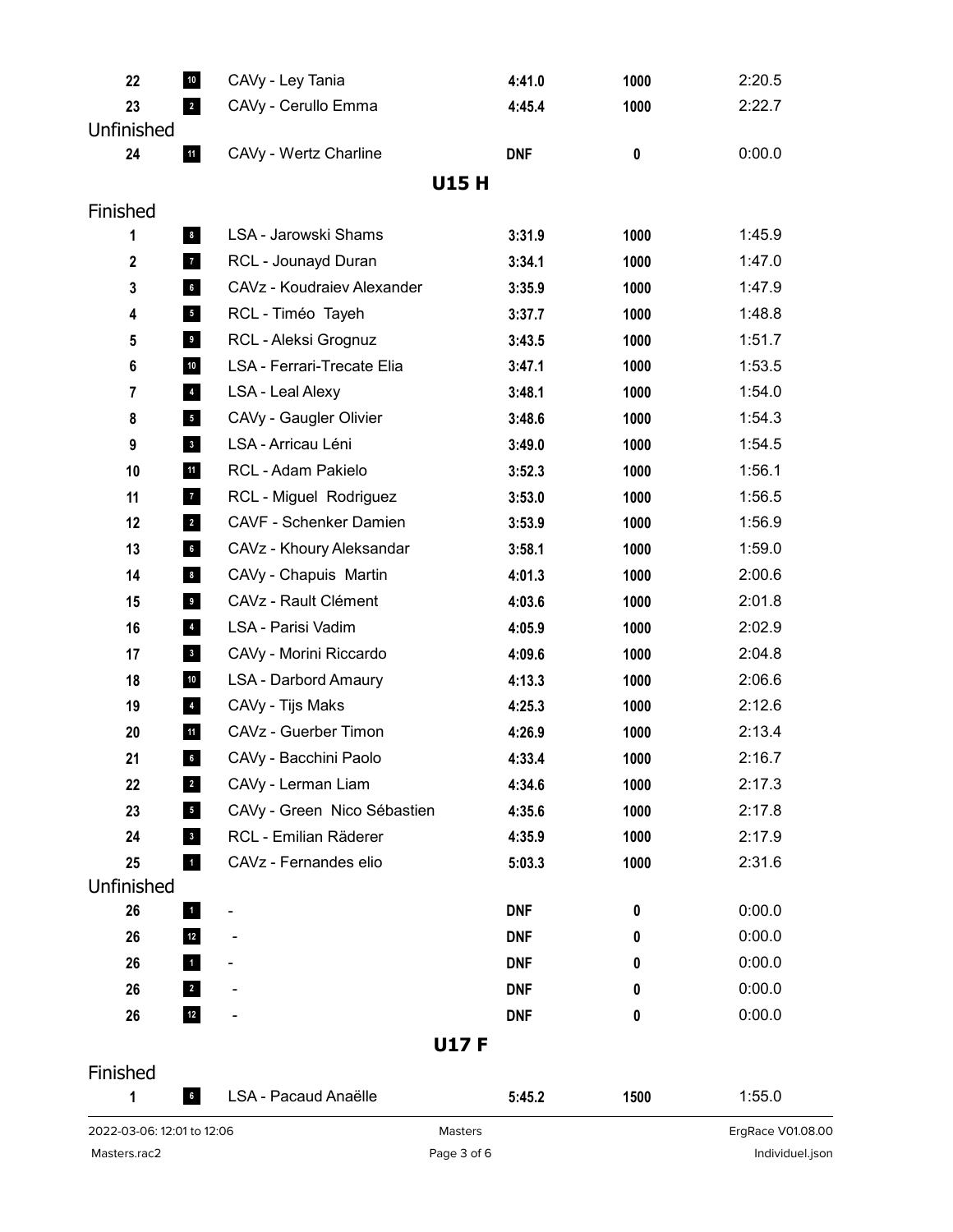| $\mathbf 2$    | $\mathbf{7}$            | LSA - Van Dyke Alicia           | 5:57.3     | 1500 | 1:59.1 |
|----------------|-------------------------|---------------------------------|------------|------|--------|
| $\mathbf 3$    | $\bf{8}$                | CAVy - Green Sanchia            | 6:00.5     | 1500 | 2:00.1 |
| 4              | 5 <sub>5</sub>          | <b>RCL - Maude Winkler</b>      | 6:01.9     | 1500 | 2:00.6 |
| 5              | 9 <sub>o</sub>          | <b>LSA - Hostettler Ella</b>    | 6:04.5     | 1500 | 2:01.5 |
| 6              | 7 <sub>1</sub>          | LSA - Berhe Salomé              | 6:07.1     | 1500 | 2:02.3 |
| 7              | $\overline{\mathbf{4}}$ | LSA - Pavillon Ella             | 6:07.6     | 1500 | 2:02.5 |
| 8              | $\overline{\mathbf{4}}$ | CAVz - Monney Léonie            | 6:12.5     | 1500 | 2:04.1 |
| 9              | $\overline{\mathbf{3}}$ | CAVy - Renevey Clémence         | 6:18.2     | 1500 | 2:06.0 |
| 10             | 5 <sub>5</sub>          | RCL - Sara Kirchhofer           | 6:18.8     | 1500 | 2:06.2 |
| 11             | $6\overline{6}$         | SNG - Sen Uma                   | 6:19.2     | 1500 | 2:06.4 |
| 12             | $\overline{9}$          | CAVz - Condacci Reis Charlotte  | 6:19.8     | 1500 | 2:06.6 |
| 13             | $10\,$                  | CAVy - Jeanrenaud Laura         | 6:28.8     | 1500 | 2:09.6 |
| 14             | $10$                    | SNG - Foglia Valentina          | 6:45.0     | 1500 | 2:15.0 |
| 15             | $11$                    | CAVy - Soop Amanda              | 6:49.5     | 1500 | 2:16.5 |
| 16             | $\overline{\mathbf{3}}$ | RCL - Ella Laedermann           | 6:54.3     | 1500 | 2:18.1 |
| Unfinished     |                         |                                 |            |      |        |
| 17             | $\mathbf{1}$            | -                               | <b>DNF</b> | 0    | 0:00.0 |
| 17             | $\overline{2}$          |                                 | <b>DNF</b> | 0    | 0:00.0 |
| 17             | $12$                    |                                 | <b>DNF</b> | 0    | 0:00.0 |
| 17             | 11                      | CAVz - Gage Juliette            | <b>DNF</b> | 0    | 0:00.0 |
| 17             | $\blacksquare$          |                                 | <b>DNF</b> | 0    | 0:00.0 |
| 17             | $\overline{\mathbf{2}}$ | $\overline{\phantom{0}}$        | <b>DNF</b> | 0    | 0:00.0 |
| 17             | $\boldsymbol{8}$        | SNG - Ljubojevic Tamara         | <b>DNF</b> | 0    | 0:00.0 |
| 17             | $12$                    |                                 | <b>DNF</b> | 0    | 0:00.0 |
|                |                         | <b>U17H</b>                     |            |      |        |
| Finished       |                         |                                 |            |      |        |
| 1              | $\mathbf{7}$            | LSA - McClean William           | 4:46.1     | 1500 | 1:35.3 |
| $\mathbf 2$    | $\boldsymbol{8}$        | <b>LSA - Studer Emilien</b>     | 4:51.8     | 1500 | 1:37.2 |
| 3              | $6\overline{6}$         | CAVy - Petermann Tobia          | 4:56.2     | 1500 | 1:38.7 |
| 3              | 9 <sub>g</sub>          | LSA - Edgar Matteo              | 4:56.2     | 1500 | 1:38.7 |
| ${\bf 5}$      | 5 <sub>5</sub>          | UNY - Deléglise Florian         | 5:01.8     | 1500 | 1:40.6 |
| 6              | $10$                    | FRCM - Chételat Samuel          | 5:07.0     | 1500 | 1:42.3 |
| $\overline{7}$ | $11$                    | CAVz - Hars Gabriel             | 5:11.0     | 1500 | 1:43.6 |
| 8              | 3 <sup>1</sup>          | <b>LSA - Beniulis Benas</b>     | 5:11.9     | 1500 | 1:43.9 |
| 9              | $\overline{\mathbf{9}}$ | CAVy - Magnani Giovanni         | 5:14.1     | 1500 | 1:44.7 |
| 10             | $\overline{\mathbf{2}}$ | FRCM - Oural Diego              | 5:15.9     | 1500 | 1:45.3 |
| 11             | $12$                    | CAVz - Fatini del grande Pietro | 5:16.0     | 1500 | 1:45.3 |
| 12             | $6\overline{6}$         | RCL - Tamino Räderer            | 5:21.1     | 1500 | 1:47.0 |
| 13             | $\boldsymbol{8}$        | LSA - Schlageter Matveï         | 5:21.3     | 1500 | 1:47.1 |
| 14             | $\mathbf{1}$            | CAVy - Critchley Kai            | 5:23.9     | 1500 | 1:47.9 |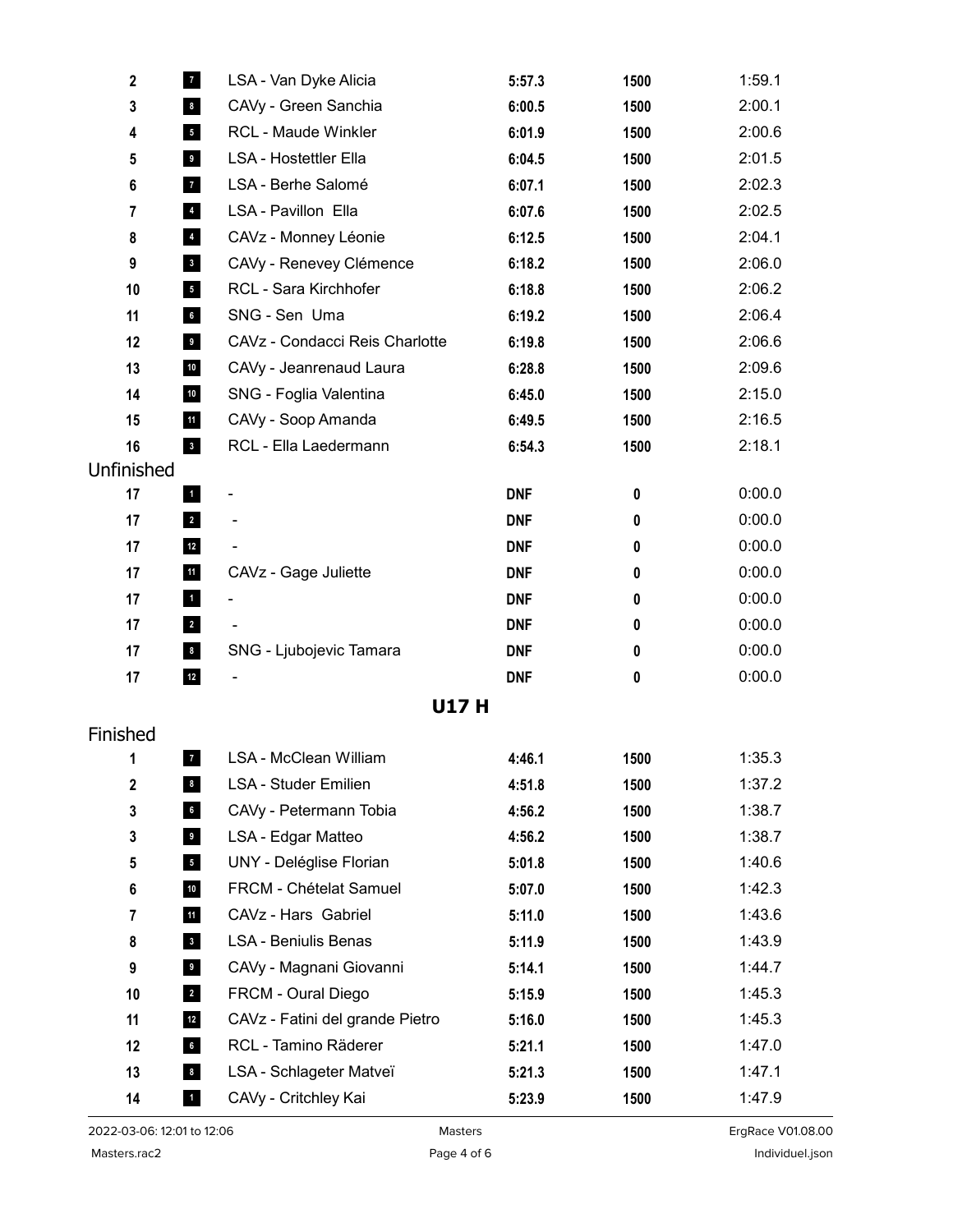| 15               | $\mathbf{7}$            | CAVy - Mariéthoz Loïc         | 5:26.9     | 1500      | 1:48.9 |
|------------------|-------------------------|-------------------------------|------------|-----------|--------|
| 16               | $6\overline{6}$         | <b>RCL - Mathieu Beck</b>     | 5:29.4     | 1500      | 1:49.8 |
| 17               | $\overline{\mathbf{4}}$ | CAVy - Mani Eliah             | 5:35.5     | 1500      | 1:51.8 |
| 18               | $5\overline{)}$         | <b>RCL - Baptiste Kreis</b>   | 5:52.7     | 1500      | 1:57.5 |
| 19               | $\boldsymbol{8}$        | FRCM - Wood Oliver            | 5:52.8     | 1500      | 1:57.6 |
| 20               | $\overline{\mathbf{4}}$ | CAVz - Sluijs Oscar           | 6:15.5     | 1500      | 2:05.1 |
| 21               | $10\,$                  | CAVy - Machado Francisco      | 6:22.6     | 1500      | 2:07.5 |
| 22               | $10$                    | CAVz - Heymans Alix           | 6:29.5     | 1500      | 2:09.8 |
| 23               | $\overline{7}$          | CAVy - Strauss Ludwig         | 6:42.3     | 1500      | 2:14.1 |
| Unfinished       |                         |                               |            |           |        |
| 24               | $\overline{4}$          | RCL - Liam Rossat             | <b>DNF</b> | $\pmb{0}$ | 0:00.0 |
| 24               | $\mathbf{1}$            | $\qquad \qquad \blacksquare$  | <b>DNF</b> | $\pmb{0}$ | 0:00.0 |
| 24               | $\overline{\mathbf{2}}$ |                               | <b>DNF</b> | $\pmb{0}$ | 0:00.0 |
| 24               | $\overline{\mathbf{3}}$ |                               | <b>DNF</b> | 0         | 0:00.0 |
| 24               | 5 <sub>1</sub>          | CAVy - Foster Hannek          | <b>DNF</b> | $\pmb{0}$ | 0:00.0 |
| 24               | 11                      |                               | <b>DNF</b> | $\pmb{0}$ | 0:00.0 |
| 24               | $12$                    | $\overline{\phantom{0}}$      | <b>DNF</b> | $\pmb{0}$ | 0:00.0 |
| 24               | $\mathbf{1}$            | $\qquad \qquad \blacksquare$  | <b>DNF</b> | $\pmb{0}$ | 0:00.0 |
| 24               | $\mathbf{3}$            |                               | <b>DNF</b> | 0         | 0:00.0 |
| 24               | 9                       | FRCM - Schnider Yannis        | <b>DNF</b> | $\pmb{0}$ | 0:00.0 |
| 24               | 11                      | -                             | <b>DNF</b> | $\pmb{0}$ | 0:00.0 |
| 24               | $12$                    | -                             | <b>DNF</b> | $\pmb{0}$ | 0:00.0 |
|                  |                         | <b>U19F</b>                   |            |           |        |
| Finished         |                         |                               |            |           |        |
| 1                | 5 <sub>1</sub>          | <b>LSA - Mahdad Margot</b>    | 7:26.2     | 2000      | 1:51.5 |
| $\boldsymbol{2}$ | $\mathbf{7}$            | CAVz - Lanz Alice             | 7:34.5     | 2000      | 1:53.6 |
| 3                | $\bf{8}$                | LSA - Bianchi Sarah           | 7:38.3     | 2000      | 1:54.5 |
| 4                | $4\overline{ }$         | SNG - Keller Caroline         | 7:41.1     | 2000      | 1:55.2 |
| 5                | 3 <sup>1</sup>          | CAVy - Müller Nathalie        | 7:48.4     | 2000      | 1:57.1 |
| 6                | $6\overline{6}$         | RCL - Danaé Rieben            | 7:50.6     | 2000      | 1:57.6 |
| $\overline{7}$   | 9 <sub>g</sub>          | CAVy - Valhé Lara             | 7:56.2     | 2000      | 1:59.0 |
| 8                | $\boldsymbol{8}$        | FRCM - Charbonnier Sixtine    | 8:05.4     | 2000      | 2:01.3 |
| 9                | 7 <sub>1</sub>          | CAVz - Kaiser Zoé             | 8:07.3     | 2000      | 2:01.8 |
| 10               | 5 <sub>5</sub>          | CAVy - Granjou Laura          | 8:18.0     | 2000      | 2:04.5 |
| 11               | 9 <sub>g</sub>          | CAVy - Zeller Katie           | 8:21.5     | 2000      | 2:05.3 |
| 12               | $\overline{4}$          | <b>CAVF - Combremont Emmy</b> | 8:22.2     | 2000      | 2:05.5 |
| 13               | $10$                    | RCL - Aurélie Charles         | 9:00.5     | 2000      | 2:15.1 |
| Unfinished       |                         |                               |            |           |        |
| 14               | $6\overline{6}$         | SNG - VON NIEDERHAUSERN F     | DNF        | $\pmb{0}$ | 0:00.0 |
| 14               | $\mathbf{1}$            |                               | <b>DNF</b> | $\pmb{0}$ | 0:00.0 |